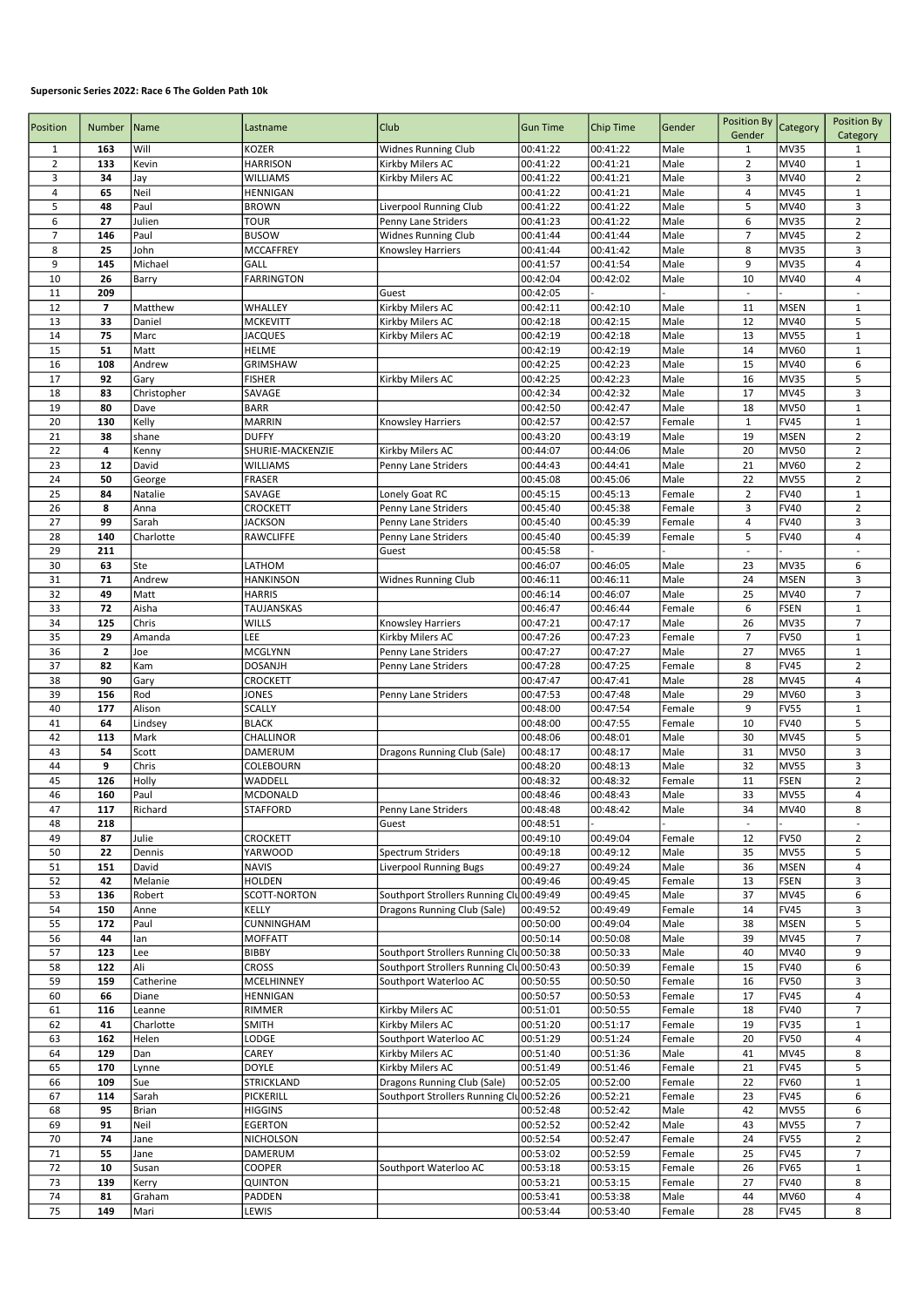| 76  | 15           | Susan             | STEWART           | Southport Waterloo AC           | 00:54:09             | 00:54:05 | Female | 29                       | <b>FV75</b> | $\mathbf{1}$   |
|-----|--------------|-------------------|-------------------|---------------------------------|----------------------|----------|--------|--------------------------|-------------|----------------|
| 77  | 155          | Mark              | <b>SCOTT</b>      | Liverpool Running Club          | 00:54:44             | 00:54:38 | Male   | 45                       | <b>MV55</b> | 8              |
| 78  | 143          | Monika            | ALDELIME          | Southport Strollers             | 00:55:32             | 00:55:24 | Female | 30                       | <b>FV45</b> | 9              |
|     |              |                   |                   |                                 |                      |          |        |                          |             |                |
| 79  | 13           | Rachel            | CARTWRIGHT        | Dragons Running Club (Sale)     | 00:55:38             | 00:55:29 | Female | 31                       | <b>FV40</b> | 9              |
| 80  | 137          | Rebecca           | VARNOUSE          | Penny Lane Striders             | 00:55:38             | 00:55:29 | Female | 32                       | <b>FV40</b> | 10             |
| 81  | 73           | Jane              | <b>HOUGHTON</b>   |                                 | 00:55:39             | 00:55:28 | Female | 33                       | <b>FV50</b> | 5              |
| 82  | 142          | Karen             | <b>CULSHAW</b>    | Penny Lane Striders             | 00:55:41             | 00:55:27 | Female | 34                       | <b>FV45</b> | 10             |
| 83  | 11           | Tilly             | <b>BROWN</b>      | Penny Lane Striders             | 00:55:48             | 00:55:37 | Female | 35                       | <b>FSEN</b> | 4              |
| 84  | 134          | Robert            | <b>TODD</b>       | Dragons Running Club (Sale)     | 00:55:56             | 00:55:47 | Male   | 46                       | MV60        | 5              |
| 85  | 86           | Angela            | DELAHUNTY         |                                 | 00:56:03             | 00:55:55 | Female | 36                       | <b>FV35</b> | $\overline{2}$ |
| 86  | 106          | Kate              | PARKINSON         |                                 | 00:56:03             | 00:55:55 | Female | 37                       | FV35        | 3              |
| 87  | 59           | lan               | <b>ROBERTS</b>    |                                 | 00:56:04             | 00:55:50 | Male   | 47                       | <b>MV55</b> | 9              |
| 88  | 88           | Katharine         | LAY               |                                 | 00:56:05             | 00:56:01 | Female | 38                       | <b>FV50</b> | 6              |
| 89  | 110          | Gail              | <b>SIKORA</b>     | Penny Lane Striders             | 00:56:11             | 00:55:57 | Female | 39                       | <b>FV55</b> | 3              |
| 90  | 36           |                   | PARR              |                                 | 00:56:11             | 00:56:02 | Male   | 48                       | <b>MV50</b> | 4              |
|     |              | Stephen           |                   |                                 |                      |          |        |                          |             |                |
| 91  | 5            | Jude              | BLACKMORE         | Penny Lane Striders             | 00:56:19             | 00:56:06 | Female | 40                       | <b>FV50</b> | 7              |
| 92  | 68           | Emma              | <b>STOKES</b>     |                                 | 00:56:50             | 00:56:46 | Female | 41                       | <b>FV50</b> | 8              |
| 93  | 89           | Gillian           | <b>CLARK</b>      | Run Nation Running Club         | 00:57:14             | 00:56:40 | Female | 42                       | <b>FV40</b> | 11             |
| 94  | 135          | Lisa              | LLOYD             |                                 | 00:57:41             | 00:57:29 | Female | 43                       | <b>FV50</b> | 9              |
| 95  | 100          | Ange              | LEAH              | Warrington Running Club         | 00:57:42             | 00:57:29 | Female | 44                       | <b>FV50</b> | 10             |
| 96  | 115          | Hayley            | SMALLMAN          | Kirkby Milers AC                | 00:58:15             | 00:58:13 | Female | 45                       | <b>FV45</b> | 11             |
| 97  | 212          |                   |                   | Guest                           | 00:58:15             |          |        | $\overline{\phantom{a}}$ |             | ÷.             |
| 98  | 175          | Nicola            | BERVARIDGE        |                                 | 00:58:20             | 00:58:10 | Female | 46                       | <b>FV40</b> | 12             |
| 99  | $\mathbf{1}$ | Rachel            | <b>RICK</b>       | Penny Lane Striders             | 00:58:59             | 00:58:45 | Female | 47                       | <b>FV60</b> | $\overline{2}$ |
| 100 | 85           | Marie             | <b>MOTLEY</b>     | Penny Lane Striders             | 00:58:59             | 00:58:46 | Female | 48                       | <b>FV55</b> | 4              |
| 101 | 57           | lan               | SPENCER           | St Helens Striders              | 00:58:59             | 00:58:59 | Male   | 49                       | <b>MV50</b> | 5              |
| 102 | 46           | Becky             | <b>SMITH</b>      |                                 | 00:59:28             | 00:59:18 | Female | 49                       | <b>FV45</b> | 12             |
| 103 | 56           | Liv               | MEREDITH          |                                 | 00:59:32             | 00:59:25 | Female | 50                       | <b>FV35</b> | 4              |
| 104 | 164          | Anthony           | <b>JONES</b>      | Southport Waterloo AC           | 00:59:49             | 00:59:41 | Male   | 50                       | MV60        | 6              |
| 105 | 124          | Gillian           | <b>HAYES</b>      |                                 | 01:00:07             | 00:59:54 | Female | 51                       | <b>FV45</b> | 13             |
| 106 | 121          | Paula             | <b>HEATON</b>     | Kirkby Milers AC                | 01:00:22             | 01:00:06 | Female | 52                       | <b>FV45</b> | 14             |
| 107 | 154          | Lorraine          | <b>JOHNSON</b>    |                                 | 01:00:44             | 01:00:29 | Female | 53                       | <b>FV40</b> | 13             |
| 108 | 69           | Rachel            | HALSALL           |                                 | 01:00:59             | 01:00:52 | Female | 54                       | <b>FSEN</b> | 5              |
| 109 | 173          | Peter             | CODE              |                                 | 01:01:12             | 01:01:04 | Male   | 51                       | <b>MV55</b> | 10             |
| 110 | 174          | Joanne            | CODE              |                                 | 01:01:13             | 01:01:04 | Female | 55                       | <b>FV50</b> | 11             |
|     | 24           |                   |                   |                                 |                      |          |        | 56                       | <b>FV40</b> | 14             |
| 111 |              | Lianne            | <b>BUCHANAN</b>   |                                 | 01:01:44             | 01:01:33 | Female |                          |             |                |
| 112 | 93           | Lynsey            | LAING             | Penny Lane Striders             | 01:02:08             | 01:01:50 | Female | 57                       | <b>FV45</b> | 15             |
| 113 | 45           | Jackie            | <b>DOBSON</b>     | St Helens Striders              | 01:02:47             | 01:02:37 | Female | 58                       | <b>FV60</b> | 3              |
| 114 | 144          | Rebecca           | <b>HARRISON</b>   | Kirkby Milers AC                | 01:03:01             | 01:02:51 | Female | 59                       | <b>FSEN</b> | 6              |
| 115 | 32           | Alan              | <b>MOORE</b>      |                                 | 01:03:02             | 01:02:44 | Male   | 52                       | MV60        | 7              |
| 116 | 37           | Jay               | <b>SMITH</b>      | Liverpool Running Club          | 01:03:03             | 01:02:57 | Female | 60                       | <b>FV45</b> | 16             |
| 117 | 118          | Caroline          | <b>STAFFORD</b>   |                                 | 01:03:03             | 01:02:56 | Female | 61                       | <b>FV40</b> | 15             |
| 118 | 128          | Hannah            | FOGG              | Penny Lane Striders             | 01:03:06             | 01:02:49 | Female | 62                       | <b>FSEN</b> | $\overline{7}$ |
| 119 | 98           | Eamonn            | <b>BRADY</b>      | Penny Lane Striders             | 01:03:09             | 01:02:52 | Male   | 53                       | MV50        | 6              |
| 120 | 96           | Martina           | <b>RICE</b>       | Penny Lane Striders             | 01:03:10             | 01:02:53 | Female | 63                       | <b>FV45</b> | 17             |
| 121 | 76           | Jane              | CUNNINGHAM        | Penny Lane Striders             | 01:03:26             | 01:03:08 | Female | 64                       | <b>FV65</b> | $\overline{2}$ |
| 122 | 112          | Jody              | HAZELDINE         | Penny Lane Striders             | 01:03:26             | 01:03:08 | Female | 65                       | <b>FV45</b> | 18             |
| 123 | 105          | Karen             | <b>HARRISON</b>   | St Helens Striders              | 01:03:48             | 01:03:40 | Female | 66                       | <b>FV50</b> | 12             |
| 124 | 35           | Jenny             | <b>BARROW</b>     |                                 | 01:03:55             | 01:03:46 | Female | 67                       | FV50        | 13             |
| 125 | 94           | Soraya            | MEAH              | Penny Lane Striders             | 01:03:56             | 01:03:41 | Female | 68                       | <b>FV60</b> | 4              |
| 126 | 127          | Simon             | PICKERILL         |                                 | 01:04:17             | 01:04:09 | Male   | 54                       | <b>MV50</b> | 7              |
| 127 | 131          | Val               | BELLINGHAM        | <b>Warrington Running Club</b>  | 01:04:26             | 01:04:15 | Female | 69                       | <b>FV55</b> | 5              |
| 128 | 3            | Carol             | <b>BAIRSTO</b>    |                                 | 01:05:21             | 01:05:21 | Female | 70                       | <b>FV50</b> | 14             |
| 129 | 102          | Sheena            | SHEARMAN          | <b>Isabella Rose Foundation</b> | 01:05:38             | 01:05:17 | Female | 71                       | <b>FV40</b> | 16             |
| 130 | 103          | Dave              | SHEARMAN          |                                 | 01:05:41             | 01:05:20 | Male   | 55                       | MV45        | 9              |
| 131 | 132          | Lesley            | <b>MCGRAIL</b>    |                                 | 01:05:55             | 01:05:48 | Female | 72                       | <b>FV45</b> | 19             |
| 132 | 171          | Bex               | <b>FIELDMOUSE</b> | Penny Lane Striders             | 01:06:04             | 01:05:53 | Female | 73                       | <b>FV40</b> | 17             |
| 133 | 157          | Sarah             | SEDDON            | Warrington Running Club         | 01:06:09             | 01:05:57 | Female | 74                       | <b>FV55</b> | 6              |
|     |              |                   |                   |                                 |                      | 01:06:18 |        |                          |             |                |
| 134 | 169          | Tony<br>Catherine | GARTSIDE          |                                 | 01:06:30<br>01:06:40 |          | Male   | 56                       | <b>MV60</b> | 8              |
| 135 | 30           |                   | CARR              | <b>Warrington Running Club</b>  |                      | 01:06:24 | Female | 75                       | <b>FV40</b> | 18             |
| 136 | 19           | Michael           | SPENCER           | <b>Warrington Running Club</b>  | 01:06:40             | 01:06:23 | Male   | 57                       | <b>MV55</b> | 11             |
| 137 | 43           | Dave              | OWENS             | Penny Lane Striders             | 01:06:59             | 01:06:45 | Male   | 58                       | MV65        | $\overline{2}$ |
| 138 | 14           | Diane             | TAKTAK            |                                 | 01:07:41             | 01:07:29 | Female | 76                       | <b>FV50</b> | 15             |
| 139 | 111          | Jane              | <b>WOODS</b>      | Penny Lane Striders             | 01:08:38             | 01:08:20 | Female | 77                       | <b>FV50</b> | 16             |
| 140 | 176          | Katherine         | <b>ASHWORTH</b>   |                                 | 01:08:59             | 01:08:49 | Female | 78                       | <b>FV50</b> | 17             |
| 141 | 78           | Jane              | PETERS            |                                 | 01:09:06             | 01:08:52 | Female | 79                       | <b>FV50</b> | 18             |
| 142 | 79           | Sarah             | <b>DUNBAR</b>     |                                 | 01:09:06             | 01:08:52 | Female | 80                       | <b>FV50</b> | 19             |
| 143 | 67           | Tracey            | <b>MONTEITH</b>   |                                 | 01:09:09             | 01:08:58 | Female | 81                       | <b>FV45</b> | 20             |
| 144 | 21           | Ashley            | <b>HUGHES</b>     | Spectrum Striders               | 01:09:12             | 01:09:02 | Male   | 59                       | <b>MV35</b> | 8              |
| 145 | 62           | Jayne             | <b>HAMILTON</b>   |                                 | 01:09:17             | 01:09:02 | Female | 82                       | <b>FV50</b> | 20             |
| 146 | 70           | Nigel             | <b>HERBERT</b>    | St Helens Striders              | 01:09:41             | 01:09:31 | Male   | 60                       | MV35        | 9              |
| 147 | 16           | Samantha          | GOTHARD           |                                 | 01:09:50             | 01:09:36 | Female | 83                       | <b>FV45</b> | 21             |
| 148 | 152          | Allan             | GIBBS-MONAGHAN    | Lonely Goat RC                  | 01:10:12             | 01:10:01 | Male   | 61                       | <b>MV45</b> | 10             |
| 149 | 119          | Victoria          | <b>DUNNING</b>    |                                 | 01:10:51             | 01:10:51 | Female | 84                       | <b>FV45</b> | 22             |
| 150 | 148          | Sarah             | <b>MOSS</b>       |                                 | 01:10:51             | 01:10:35 | Female | 85                       | <b>FV45</b> | 23             |
| 151 | 97           | Carole            | <b>HUGHES</b>     |                                 | 01:10:51             | 01:10:35 | Female | 86                       | <b>FV50</b> | 21             |
| 152 | 158          | Cathy             | OBRIEN            |                                 | 01:11:28             | 01:11:19 | Female | 87                       | <b>FV50</b> | 22             |
| 153 | 167          | Colette           | <b>HERON</b>      | Kirkby Milers AC                | 01:11:29             | 01:11:20 | Female | 88                       | <b>FV45</b> | 24             |
| 154 | 52           | John              | <b>DONAGHY</b>    | <b>Warrington Running Club</b>  | 01:11:50             | 01:11:50 | Male   | 62                       | <b>MV55</b> | 12             |
|     |              |                   |                   |                                 |                      |          |        |                          |             |                |